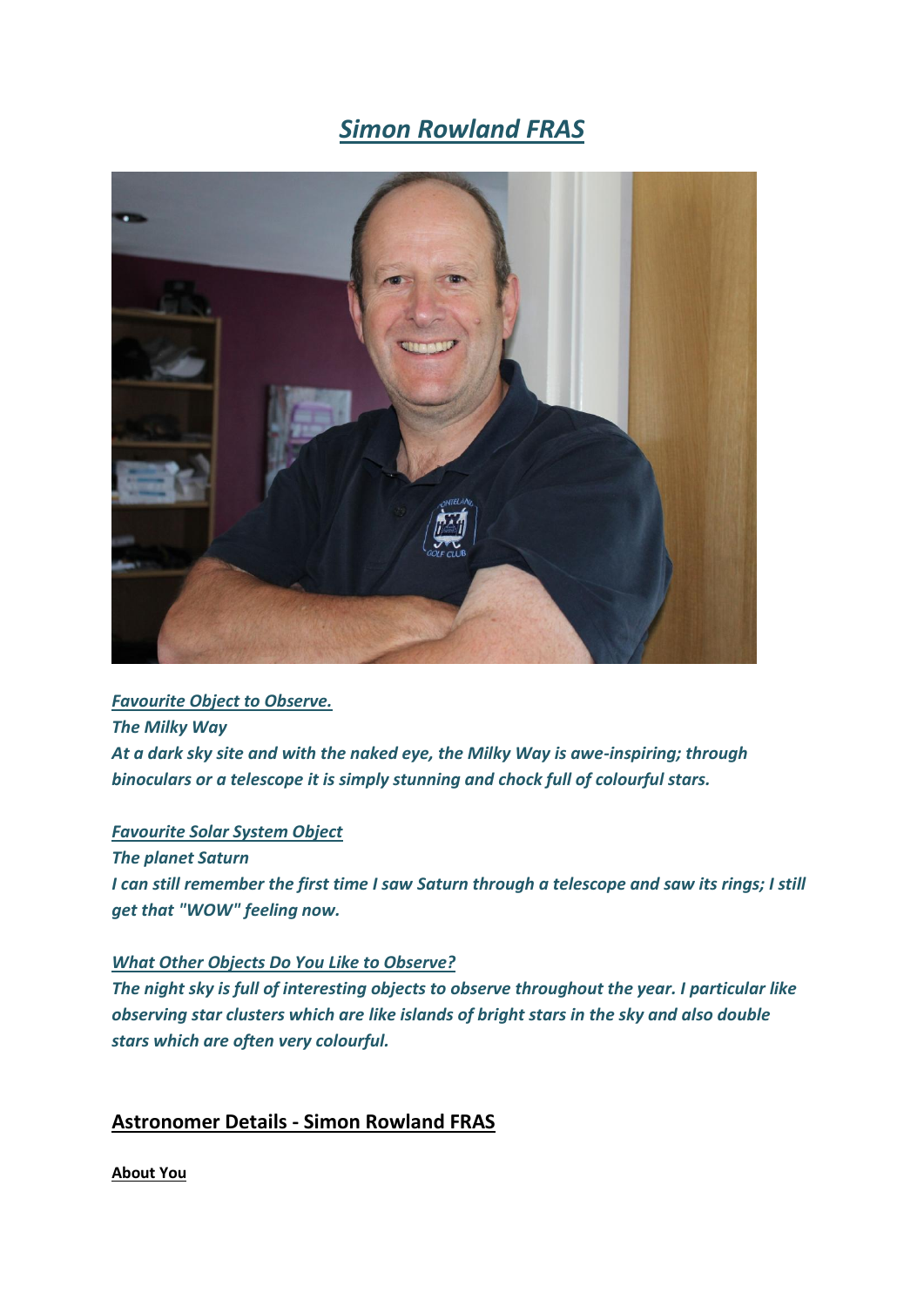I am semi-retired and work with my wife in our childminding business which we run from home. I have an interest in all things science and nature, particularly astronomy and astro-photography and have had a number of astronomy images published. I really enjoy giving presentations and practical demonstrations of astronomy and astro-photography and have several telescopes and cameras to help me do this effectively.

Address: 3 Queensway, Ponteland, Newcastle, Northumberland, NE20 9RZ

| Email: starmanastronomy@gmail.com                                    |  |
|----------------------------------------------------------------------|--|
| Tel Number(s) inc. mobile: 077508863010                              |  |
| Twitter: @starmanastro                                               |  |
| CRB/DBS Number: DBS 001467662030 November 2014                       |  |
| Liability Insurance: n/a                                             |  |
| Margaret Rowland 01661821710<br>Emergency Contact, Name & Telephone: |  |

**Relevant Qualifications** *(If any degree or award is only honorary, please state this. State the qualification and where you achieved it.)*

Phd/Masters/Postgrad:

- Accredited Star Maker Northumberland Dark Sky Park
- NCFE Level 2 Award in the Principles of Customer Service in Hospitality, Leisure and Tourism
- Fellow of the Royal Astronomical Society (FRAS)
- School Science Ambassador (STEM)

Degree: BSC (Hons) Building (Chartered Institute of Building)

Relevant Experience, *(Include membership of any societies, attendance on courses, any presentations you have done, this can be astronomy related or related to any subject at all where you teach/train/help out.)* The following astronomy courses:

- Newcastle Sixth Form College certificate in Astronomy August 2014
- Astronomy: State of the Art MOOC. University of Arizona (Udemy) in November 2014.
- In the Night Sky: Orion Open University MOOC February 2015.
- Astronomy: Exploring Time and Space MOOC. University of Arizona (Coursera) March 2015.
- Open University: Moons MOOC. March 2015.

#### The following astronomy presentations:

- 10x Star Maker
- 1x Northumbrian Water Corporate
- 1x National Trust
- 2x Northumberland Park Authority
- 1x Newcastle Sixth Form College
- 1x Brocksbushes Fruit Farm
- 1x Sunderland Astronomy Society